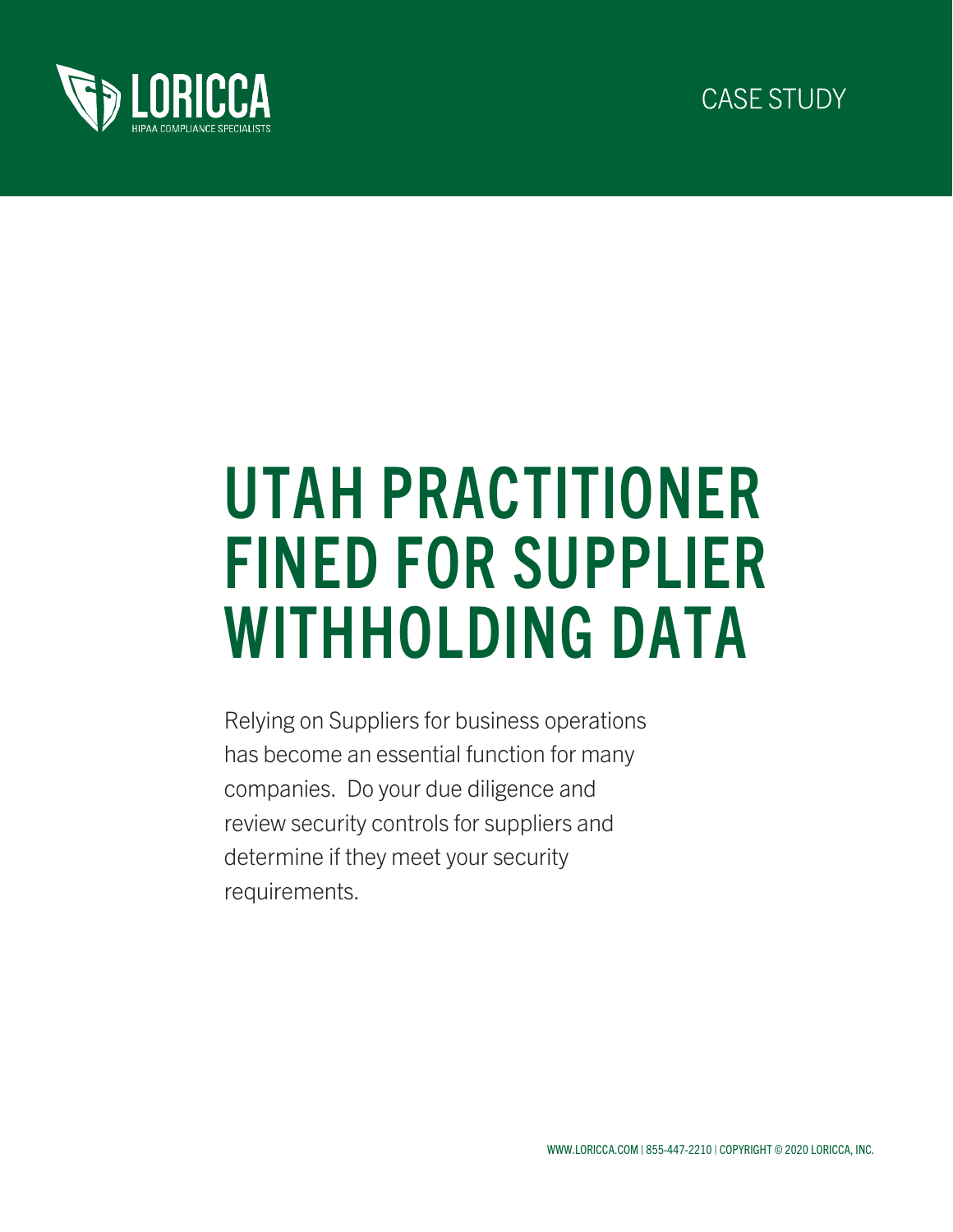### ABOUT THE BREACH

March 03, 2020 - The provider office of Steven Porter, MD in Ogden, Utah has settled with the Department of Health and Human Services Office for Civil Rights after failing to implement certain HIPAA security requirements. In addition to the fine, the practitioner must adopt a corrective action plan and is subject to two years of monitoring by OCR.

Porter is the sole practitioner of the medical practice and provides gastroenterological services to more than 3,000 patients each year. His settlement with OCR over potential HIPAA violations is the first announced this year.

OCR launched a compliance review into the practice, after Porter filed a breach report stemming from a business associate dispute. Porter claimed his EHR vendor was impermissibly using the practice's electronic protected health information by blocking the provider's access until he paid the vendor \$50,000.

However, the investigation revealed the provider never conducted a security risk assessment (risk analysis) of potential risks and vulnerabilities to the integrity and availability of its ePHI prior to the breach report. The investigation also found the practice did not implement security measures that would sufficiently reduce risks and vulnerabilities to a reasonable level.

#### ABOUT THE BREACH >>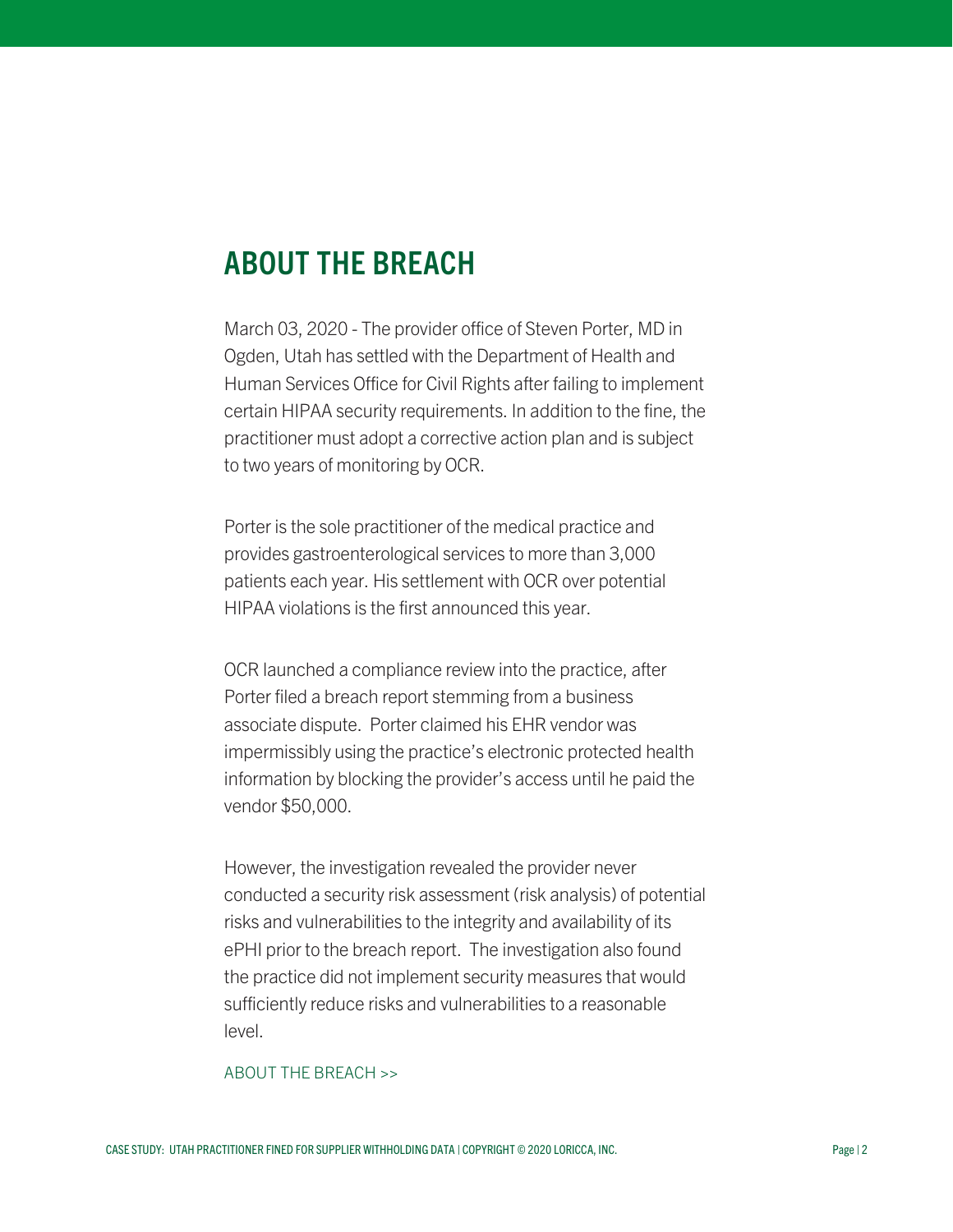Further, the practice also allowed its EHR vendor to create, receive, maintain, and transmit ePHI on behalf of the provider since at least 2013, but did not first obtain satisfactory assurances that the vendor would appropriately safeguard the data.<sup>1</sup>

The practice is currently being monitoring by HHS for a period of two years or until the appropriate security controls have been satisfactorily implemented. Additional civil monetary penalties could be imposed for not meeting requirements by the scheduled dates imposed by HHS. 2

THE LESSONS LEARNED >>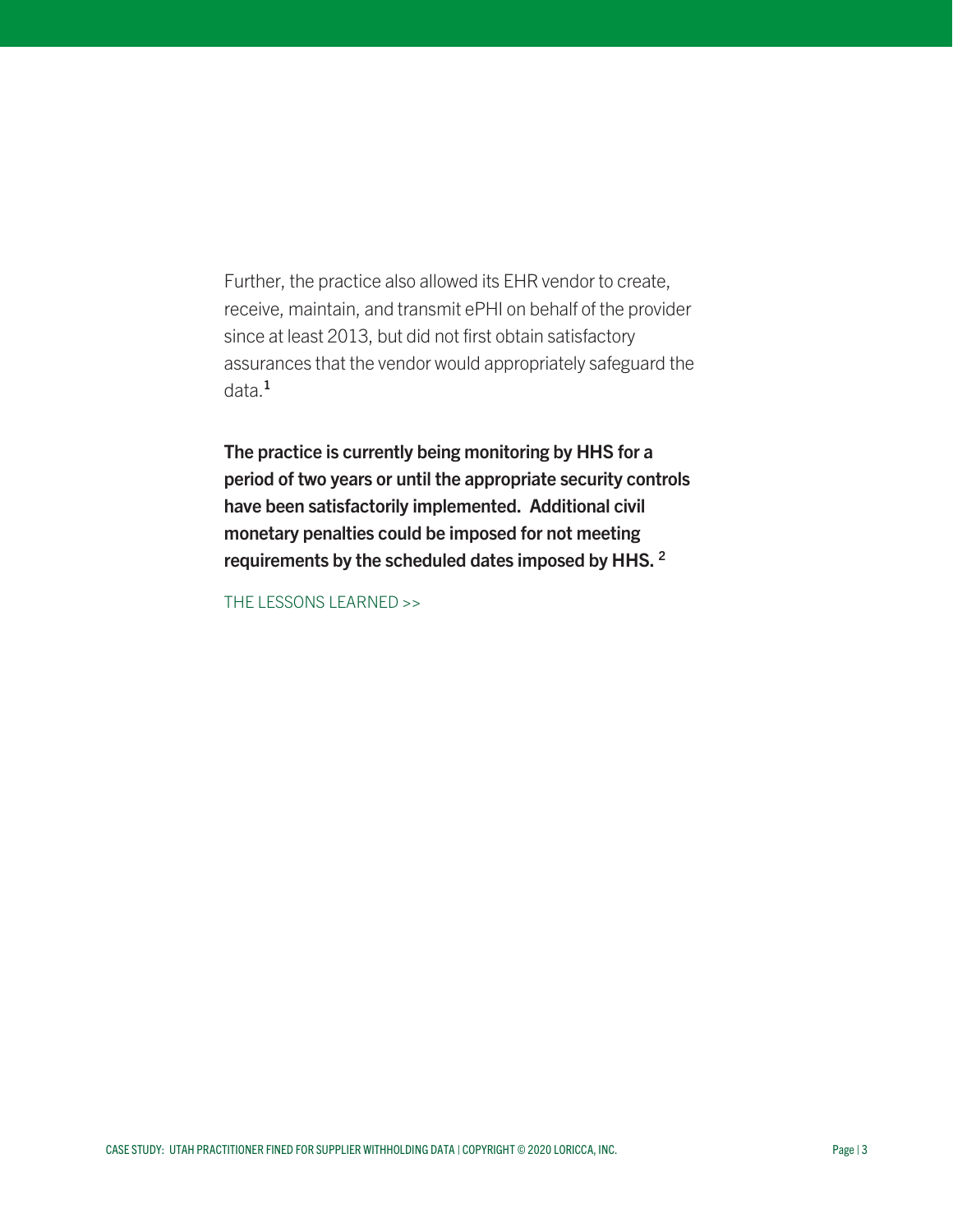## THE LESSONS LEARNED

Failure to implement basic HIPAA requirements, such as having a risk management strategy, to include risk analysis, continues to be a trend within the healthcare industry and can be quite costly. What the Utah Practice experience with HHS should teach organizations today is that Risk Management and Business Associate relations are two vital components for HIPAA Compliance.

Risk management starts with knowing where your data resides and the security controls that are in place to protect the data.

- Conduct a risk assessment annually.
- Review and revise current security management policies and procedures at least annually.

External threats have become more important as companies move towards third parties to manage processes and storage of data.

- Business associate relationships require due diligence on suppliers that store, transmit or access your sensitive data to protect your company and your customers.
- A BAA should be negotiated before any access to sensitive data is provided to the business associate.

HHS has strict guidelines and timeframes for remediation after a breach. Don't delay. For help conducting a Risk Assessment, reviewing your Business Associates/Suppliers, or just to be prepared for an OCR Audit, contact us to learn about our services or click on the links below.

[Security Risk Assessments](https://loricca.com/security-risk-assessment/)

[Supply Chain Risk Management](https://loricca.com/cscrm/)

[OCR Audit](https://loricca.com/ocr-audit-readiness/)